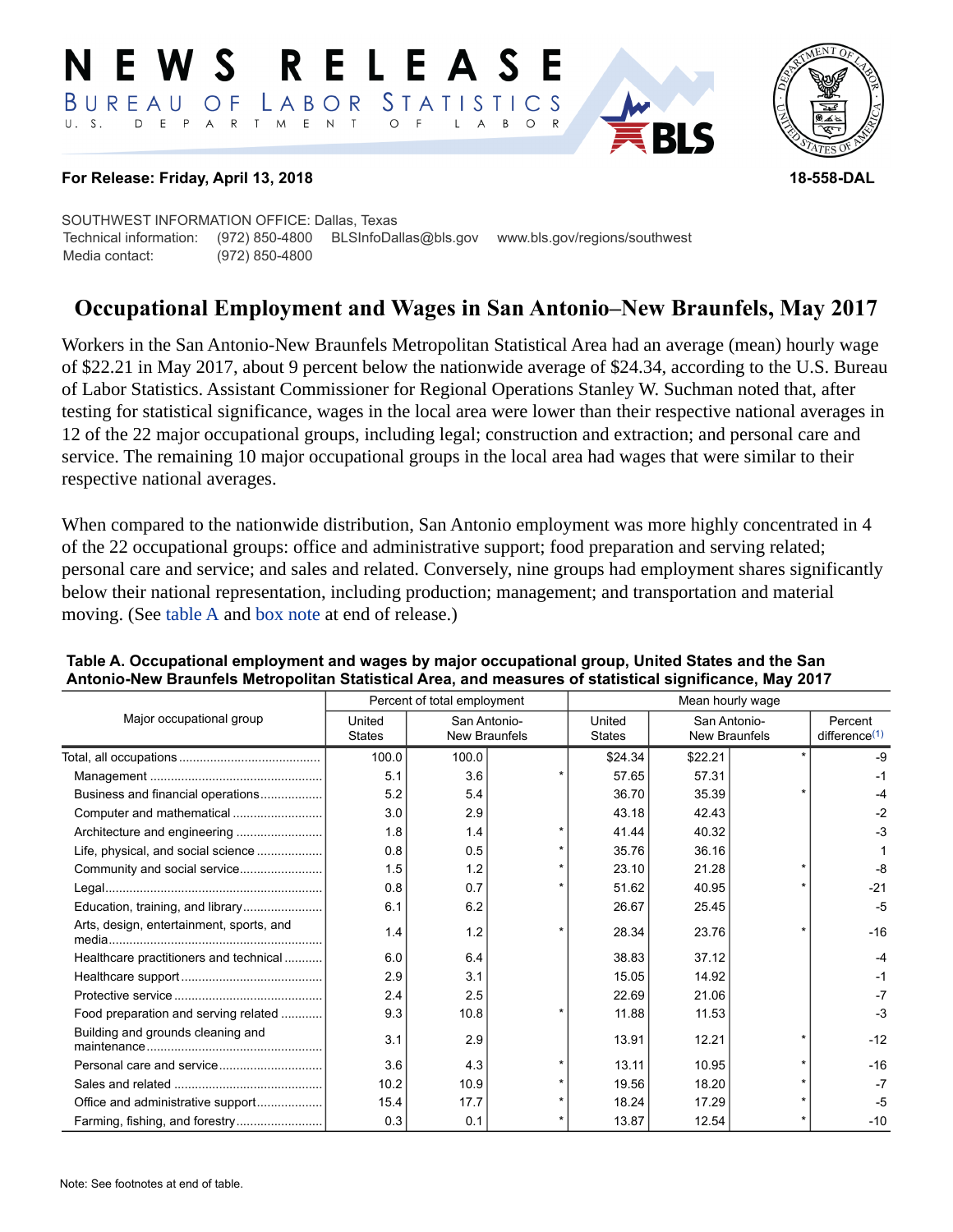#### **Table A. Occupational employment and wages by major occupational group, United States and the San Antonio-New Braunfels Metropolitan Statistical Area, and measures of statistical significance, May 2017 - Continued**

|                                       | Percent of total employment |                               |  | Mean hourly wage        |                               |  |                                      |
|---------------------------------------|-----------------------------|-------------------------------|--|-------------------------|-------------------------------|--|--------------------------------------|
| Major occupational group              | United<br><b>States</b>     | San Antonio-<br>New Braunfels |  | United<br><b>States</b> | San Antonio-<br>New Braunfels |  | Percent<br>difference <sup>(1)</sup> |
|                                       | 4.0                         | 4.1                           |  | 24.01                   | 19.58                         |  | $-18$                                |
| Installation, maintenance, and repair | 3.9                         | 4.0                           |  | 23.02                   | 20.94                         |  | -9                                   |
|                                       | 6.3                         | 4.1                           |  | 18.30                   | 17.53                         |  |                                      |
| Transportation and material moving    | 7.01                        | 5.8                           |  | 17.82                   | 16.71                         |  | -6                                   |

<span id="page-1-0"></span>Footnotes:

(1) A positive percent difference measures how much the mean wage in the San Antonio-New Braunfels Metropolitan Statistical Area is above the national mean wage, while a negative difference reflects a lower wage.

Note: \* The percent share of employment or mean hourly wage for this area is significantly different from the national average of all areas at the 90 percent confidence level.

One occupational group – office and administrative support – was chosen to illustrate the diversity of data available for any of the 22 major occupational categories. San Antonio had 177,700 jobs in office and administrative support, accounting for 17.7 percent of local area employment, significantly higher than the 15.4-percent national share. The local average hourly wage for this occupational group was \$17.29, significantly lower than the national average of \$18.24.

Some of the larger detailed occupations within the office and administrative support group included customer service representatives (30,630), general office clerks (27,960), and stock clerks and order fillers (15,690). Among the higher-paying jobs were first-line supervisors of office and administrative support workers, as well as executive secretaries and executive administrative assistants, with mean hourly wages of \$27.81 and \$27.50, respectively. At the lower end of the wage scale were hotel, motel, and resort desk clerks (\$10.68) and receptionists and information clerks (\$12.36). (Detailed occupational data for the office and administrative support group are shown in [table 1](#page-4-0); for a listing of all occupations see [www.bls.gov/oes/current/](https://www.bls.gov/oes/current/oes_41700.htm) [oes\\_41700.htm](https://www.bls.gov/oes/current/oes_41700.htm).)

Location quotients allow us to explore the occupational make-up of a metropolitan area by comparing the composition of jobs in an area relative to the national average. (See [table 1.](#page-4-0)) For example, a location quotient of 2.0 indicates that an occupation accounts for twice the share of employment in the area than it does nationally. In the San Antonio metropolitan area, above average concentrations of employment were found in a number of the occupations within the office and administrative support group. For instance, reservation and transportation ticket agents and travel clerks were employed at 2.2 times the national average in San Antonio, and medical secretaries at 2.1 times the U.S. average. On the other hand, bookkeeping, accounting, and auditing clerks had a location quotient of 1.0 in San Antonio, indicating that this occupation's local and national employment shares were similar.

These statistics are from the Occupational Employment Statistics (OES) survey, a federal-state cooperative program between BLS and State Workforce Agencies, in this case, the Texas Workforce Commission.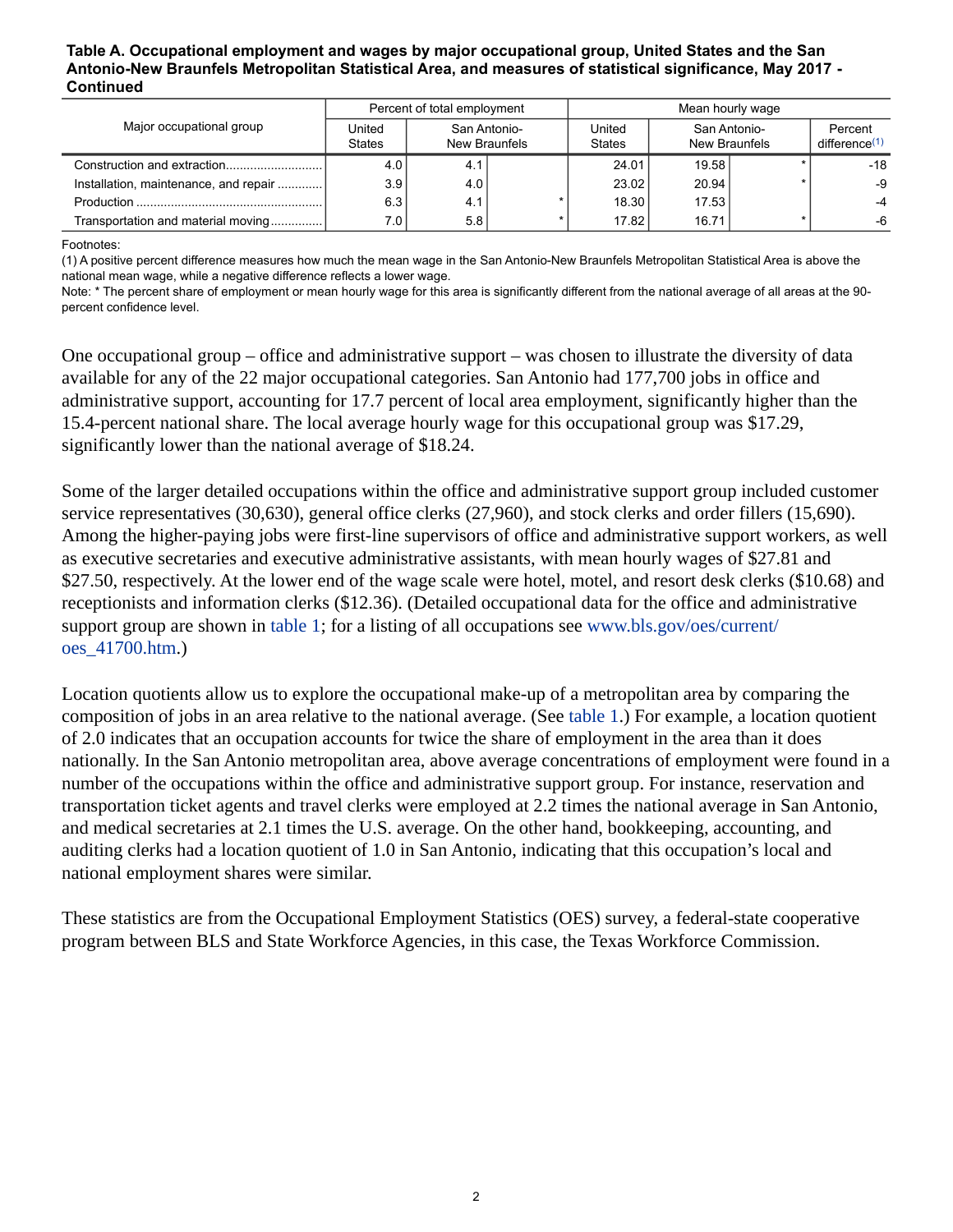## **Notes on Occupational Employment Statistics Data**

<span id="page-2-0"></span>With the release of the May 2017 estimates, the OES program has replaced 21 detailed occupations found in the 2010 Standard Occupational Classification (SOC) with 10 new aggregations of those occupations. In addition, selected 4- and 5-digit North American Industry Classification System (NAICS) industries previously published by OES will no longer be published separately. Some of the 4-digit NAICS industries that are no longer being published separately will instead be published as OES-specific industry aggregations. More information about the new occupational and industry aggregations is available at [www.bls.gov/oes/changes\\_2017.htm.](https://www.bls.gov/oes/changes_2017.htm)

A value that is statistically different from another does not necessarily mean that the difference has economic or practical significance. Statistical significance is concerned with the ability to make confident statements about a universe based on a sample. It is entirely possible that a large difference between two values is not significantly different statistically, while a small difference is, since both the size and heterogeneity of the sample affect the relative error of the data being tested.

# **Technical Note**

The Occupational Employment Statistics (OES) survey is a semiannual survey measuring occupational employment and wage rates for wage and salary workers in nonfarm establishments in the United States. The OES data available from BLS include cross-industry occupational employment and wage estimates for the nation; over 650 areas, including states and the District of Columbia, metropolitan statistical areas (MSAs), metropolitan divisions, nonmetropolitan areas, and territories; national industry-specific estimates at the NAICS sector, 3-, 4-, and selected 5- and 6-digit industry levels, and national estimates by ownership across all industries and for schools and hospitals. OES data are available at [www.bls.gov/oes/tables.htm](https://www.bls.gov/oes/tables.htm).

OES estimates are constructed from a sample of about 1.2 million establishments. Each year, two semiannual panels of approximately 200,000 sampled establishments are contacted, one panel in May and the other in November. Responses are obtained by mail, Internet or other electronic means, email, telephone, or personal visit. The May 2017 estimates are based on responses from six semiannual panels collected over a 3-year period: May 2017, November 2016, May 2016, November 2015, May 2015, and November 2014. The overall national response rate for the six panels, based on the 50 states and the District of Columbia, is 72 percent based on establishments and 68 percent based on weighted sampled employment. The unweighted sample employment of 82 million across all six semiannual panels represents approximately 58 percent of total national employment. The sample in the San Antonio-New Braunfels Metropolitan Statistical Area included 4,969 establishments with a response rate of 52 percent. For more information about OES concepts and methodology, go to [www.bls.gov/oes/current/oes\\_tec.htm](https://www.bls.gov/oes/current/oes_tec.htm).

The May 2017 OES estimates are based on the 2010 Standard Occupational Classification (SOC) system and the 2017 North American Industry Classification System (NAICS). Information about the 2010 SOC is available on the BLS website at [www.bls.gov/soc](https://www.bls.gov/soc) and information about the 2017 NAICS is available at [www.bls.gov/bls/naics.htm.](https://www.bls.gov/bls/naics.htm)

### **Metropolitan area definitions**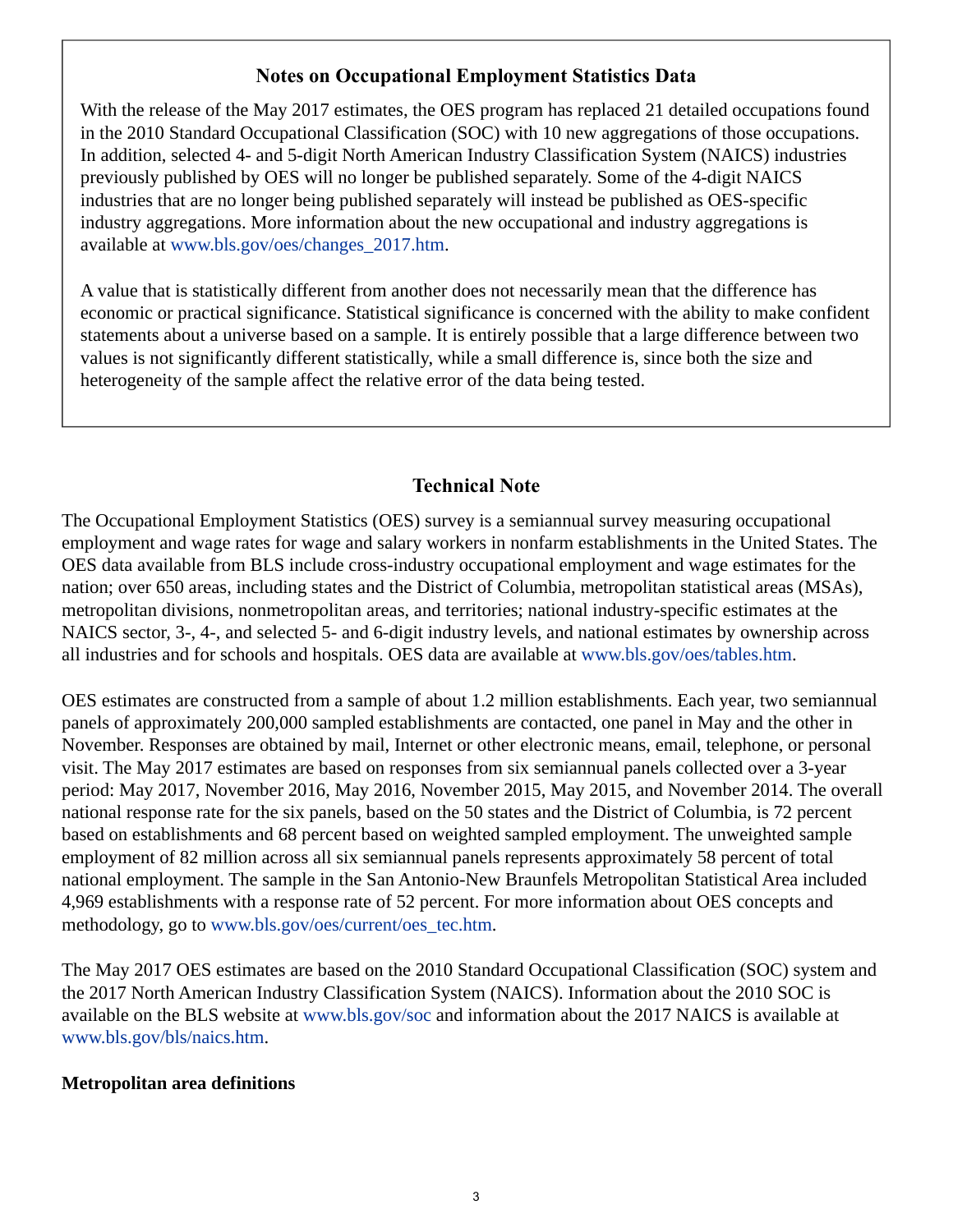The substate area data published in this release reflect the standards and definitions established by the U.S. Office of Management and Budget.

The **San Antonio-New Braunfels Metropolitan Statistical Area** includes Atascosa, Bandera, Bexar, Comal, Guadalupe, Kendall, Medina, and Wilson Counties in Texas.

### **Additional information**

OES data are available on our regional web page at [www.bls.gov/regions/southwest.](https://www.bls.gov/regions/southwest) Answers to frequently asked questions about the OES data are available at [www.bls.gov/oes/oes\\_ques.htm](https://www.bls.gov/oes/oes_ques.htm). Detailed technical information about the OES survey is available in our Survey Methods and Reliability Statement on the BLS website at [www.bls.gov/oes/current/methods\\_statement.pdf.](https://www.bls.gov/oes/current/methods_statement.pdf)

Information in this release will be made available to sensory impaired individuals upon request. Voice phone: (202) 691-5200; Federal Relay Service: (800) 877-8339.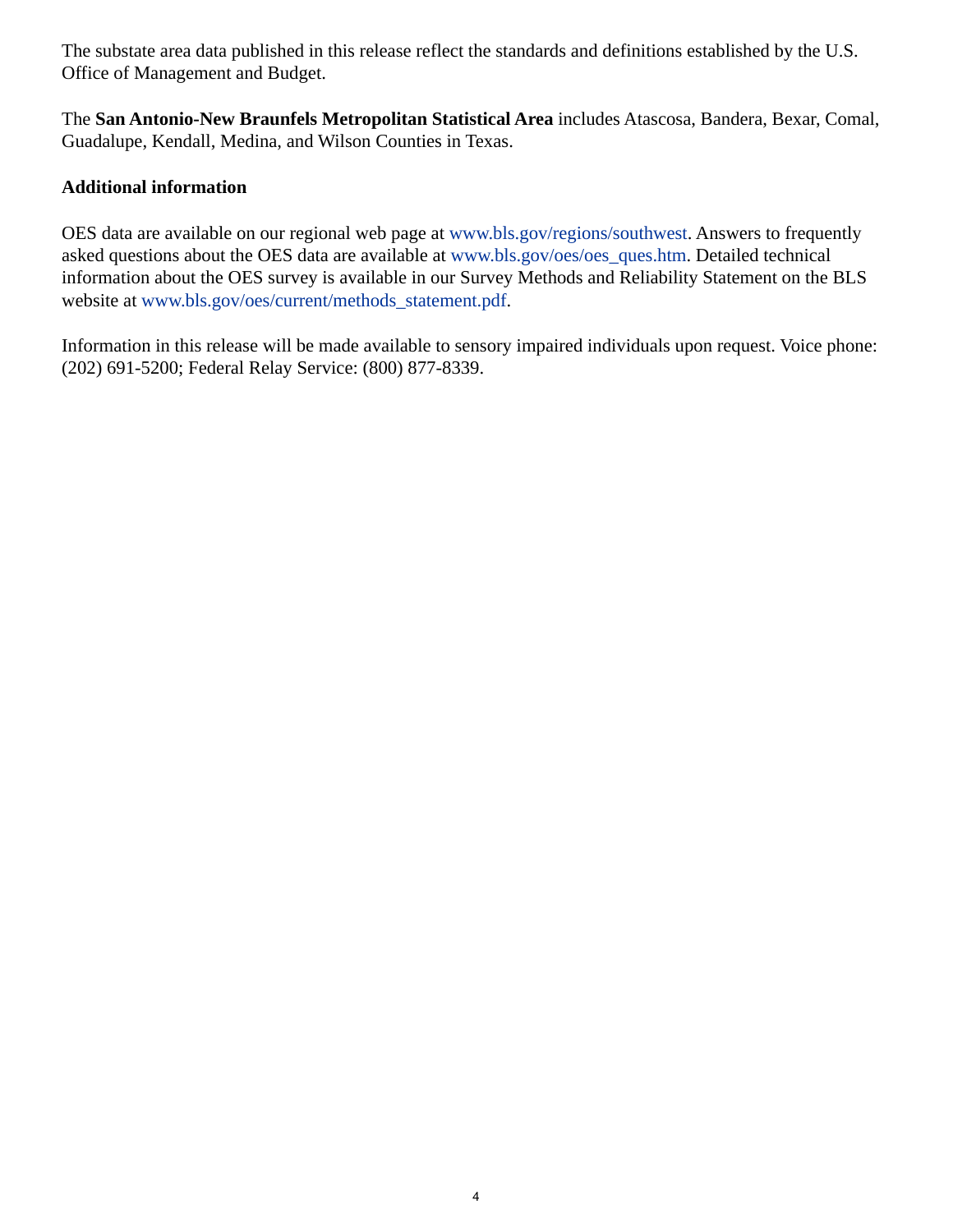### <span id="page-4-0"></span>**Table 1. Employment and wage data from the Occupational Employment Statistics survey, by occupation, San Antonio-New Braunfels Metropolitan Statistical Area, May 2017**

|                                                          |             | Employment                          | Mean wages |                       |  |
|----------------------------------------------------------|-------------|-------------------------------------|------------|-----------------------|--|
| Occupation $(1)$                                         | Level $(2)$ | Location<br>quotient <sup>(3)</sup> | Hourly     | Annual <sup>(4)</sup> |  |
| Office and administrative support occupations            | 177,700     | 1.2                                 | \$17.29    | \$35,970              |  |
| First-line supervisors of office and administrative      | 10.140      | 1.0                                 | 27.81      | 57,840                |  |
| Switchboard operators, including answering service       | 540         | 1.0                                 | 12.38      | 25,760                |  |
|                                                          | 2,160       | 1.1                                 | 18.11      | 37,660                |  |
|                                                          | 4,320       | 1.3                                 | 16.71      | 34,750                |  |
| Bookkeeping, accounting, and auditing clerks             | 10,750      | 1.0                                 | 18.51      | 38,500                |  |
|                                                          | 1,040       | 1.0                                 | 18.78      | 39,070                |  |
|                                                          | 1,030       | 2.1                                 | 20.06      | 41,720                |  |
|                                                          | 4,420       | 1.3                                 | 13.44      | 27,960                |  |
|                                                          | 90          | 0.4                                 | 21.62      | 44,970                |  |
|                                                          | 590         | 1.4                                 | 26.82      | 55,790                |  |
|                                                          | 820         | 0.9                                 | 17.32      | 36,030                |  |
|                                                          | 320         | 1.3                                 | 18.03      | 37,510                |  |
|                                                          | 30,630      | 1.6                                 | 15.63      | 32,510                |  |
| Eligibility interviewers, government programs            | 890         | 0.9                                 | 16.77      | 34,880                |  |
|                                                          | 1,240       | 1.5                                 | 15.75      | 32,770                |  |
|                                                          | 1,850       | 1.0                                 | 10.68      | 22,210                |  |
|                                                          | 600         | 0.5                                 | 16.29      | 33,870                |  |
|                                                          | 460         | 0.7                                 | 12.46      | 25,910                |  |
|                                                          | 3,220       | 2.0                                 | 20.33      | 42,290                |  |
|                                                          | 430         | 1.5                                 | 17.22      | 35,820                |  |
|                                                          | 1,300       | 1.1                                 | 16.92      | 35,190                |  |
| Human resources assistants, except payroll and           | 1,500       | 1.6                                 | 18.62      | 38,730                |  |
|                                                          | 4,580       | 0.6                                 | 12.36      | 25,710                |  |
| Reservation and transportation ticket agents and travel  | 2,330       | 2.2                                 | 19.59      | 40,750                |  |
|                                                          | 1,790       | 1.6                                 | 17.95      | 37,330                |  |
|                                                          | 260         | 0.4                                 | 26.77      | 55,680                |  |
|                                                          | 210         | 0.4                                 | 14.79      | 30,760                |  |
|                                                          | 610         | 0.9                                 | 18.92      | 39,360                |  |
| Dispatchers, except police, fire, and ambulance          | 1,210       | 0.9                                 | 18.70      | 38,890                |  |
|                                                          | 290         | 1.2                                 | 18.17      | 37,790                |  |
|                                                          | 340         | 0.6                                 | 23.53      | 48,930                |  |
|                                                          | 1,900       | 0.8                                 | 23.97      | 49,860                |  |
| Postal service mail sorters, processors, and processing  | 590         | 0.8                                 | 24.70      | 51,370                |  |
| Production, planning, and expediting clerks              | 2,980       | 1.3                                 | 20.14      | 41,880                |  |
|                                                          | 4,340       | 0.9                                 | 14.69      | 30,540                |  |
|                                                          | 15,690      | 1.1                                 | 13.05      | 27,140                |  |
| Weighers, measurers, checkers, and samplers,             | 330         | 0.6                                 | 15.04      | 31,280                |  |
| Executive secretaries and executive administrative       | 3,290       | 0.8                                 | 27.50      | 57,200                |  |
|                                                          | 1,270       | 1.0                                 | 16.90      | 35,140                |  |
|                                                          | 8,390       | 2.1                                 | 15.75      | 32,760                |  |
| Secretaries and administrative assistants, except legal, | 13,670      | 0.9                                 | 16.55      | 34,420                |  |
|                                                          | 300         | 1.0                                 | 21.19      | 44,070                |  |
|                                                          | 1,680       | 1.3                                 | 15.22      | 31,670                |  |
|                                                          | 210         | 0.5                                 | 17.09      | 35,550                |  |
|                                                          | 50          | 0.6                                 | 20.13      | 41,860                |  |
| Insurance claims and policy processing clerks            | 3,640       | 1.9                                 | 19.33      | 40,200                |  |
| Mail clerks and mail machine operators, except postal    | 360         | 0.6                                 | 14.09      | 29,300                |  |